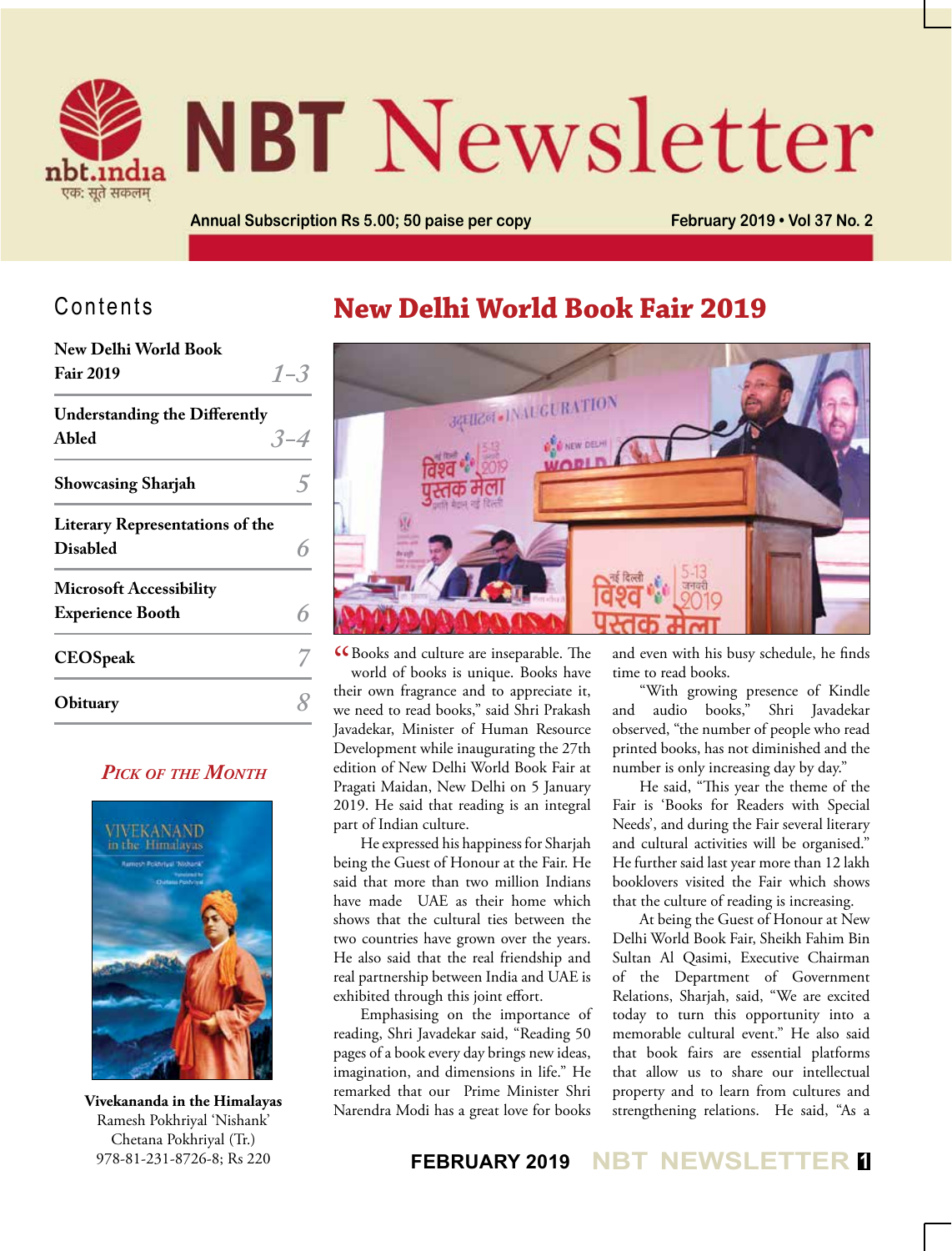

member of Executive Council of Emirate of Sharjah, the body which translates the vision of His Highness Sheikh Sultan Bin Mohammed Al Qasimi, Ruler of Sharjah, I am honoured to be here today to celebrate another significant milestone. We are all here today at New Delhi World Book Fair, a major calendar event in the cultural and publishing world."

"India is UAE's long standing partner and continues to be on economic, scientific, educational and cultural front," remarked Mr Fahim, and occasions such as these are necessary to foster stronger relations, he added.

Mr Fahim said that we have a long standing history of trade and cultural exchange which lasted hundreds of years. "I often think about that

time when spices and other materials left India to arrive at the shores of Gulf. I think of the words that may have been written and exchanged at the inception of our cultural relations."

Appreciating India's unity in diversity, Mr Fahim said that here in India, people of different languages, cultures, intellectual movements and faiths get equal opportunities and come together to form India's diverse and vibrant social cultural fabric.

Welcoming the guests, Prof. Baldeo Bhai Sharma, Chairman, NBT said that though technology has become an integral part of our life, but printed books are very close to Indian readers. The number of people visiting the book fair, shows that books still attract readers. He also talked about the diverse nature of publishing programme of National Book Trust, India. He said that NBT publishes books in over 40 major and minor languages for readers of all age groups. He hoped that the booklovers will get an opportunity to read

books in over 20 Indian languages at the Fair. He remarked that booklovers wait for the New Delhi World Book Fair for a year to look for those books which are not easily available.

Later, Shri Prakash Javadekar also presented a copy of book, Exam Warriors, authored by Prime Minister Shri Narendra Modi to the guests from Sharjah.

During the inaugural function, NBT Calendar 2019 based on the theme 'Readers with Special Needs', the Hindi and English editions of the book *Bibi Fatima and Her Sons*, authored by H H Sultan bin Muhammad Al-Qasimi, Ruler of Sharjah and published by NBT, and catalogue of Braille books published by NBT were also released.

> While proposing vote of thanks, Dr Rita Chowdhury, Director, NBT said, "Across societies, we all worship words in some way or the other. And wherever the words are worshipped, it becomes the place of worship. Here, the only ritual is reading. It brings





**<sup>2</sup> NBT NEWSLETTER FEBRUARY 2019**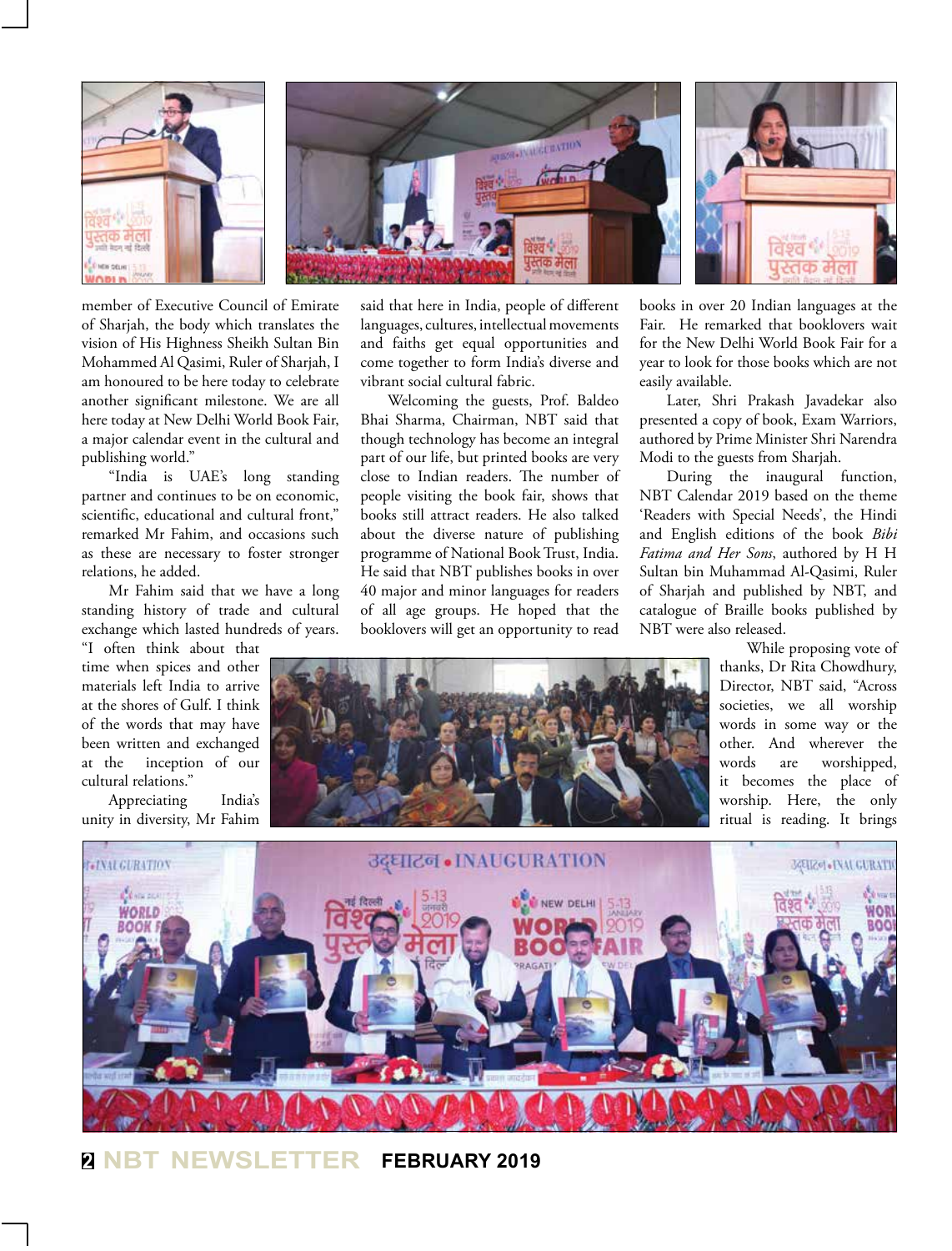all together: men or women, children or elderly, students or professionals. She also thanked Sharjah for being the Guest of Honour at the Fair, All India Confederation of Blind, ITPO, Delhi Police, Kailash hospital, media and banks for their support.

Mr Ahmad bin Rakkad Al Ameri, Chairman, Sharjah Book Authority; Shri J L Kaul, Padma Shri awardee and Secretary General, All India Confederation of the Blind; Mr Habib

Youseff Abdallah Al Sayegh, Authors' representative from Sharjah; Shri R. Subrahmanyam, Secretary, Ministry of Human Resource Development and Shri Deepak Kumar, Executive Director, ITPO were felicited on the occasion.

One of the important features of the inaugural function this year was the interpretation of the proceedings in sign language.

The programme concluded with the screening of a video of National Anthem,





directed by Govind Nihalini in which Shri Amitabh Bachchan, noted actor performed National Anthem in sign language along with disabled children. Earlier, welcome song was presented by the differently abled children of Alpana, an NGO.

Later, Shri Prakash Javadekar, Sheikh Fahim Bin Sultan Qasimi and other dignitaries inaugurated the Theme Pavilion and the Foreign Pavilion.

With the special focus on 'Books for Readers with Special Needs', the Theme Pavilion hosted a number of

programmes and discussions on various issues concerning readers with sight or ear impairment, differently abled, autistic kids, children with ADHD, behavioural problems, etc. A Film Festival focussing on disability was also organised at the Pavilion.

The Sharjah Pavilion, specially designed for the Guest of Honour Country and the Events Corner at the Foreign Pavilion also hosted a number of literary and cultural programmes.

## **Understanding the Differently Abled**

**CC** There is no greater disability<br>in society than the inability in society than the inability to see a person as more," said Robert M. Hensel, Guinness & Ripley's world record holder for the longest non-stop wheelie in a wheelchair, covering a total distance of 6.178 miles.

This year, the theme presentation of the New Delhi World Book Fair was focused on 'Books for Readers with Special Needs,' especially children, with emphasis on their reading needs. It was

projected to carry out the idea of Inclusive Learning, and explore various issues and dimensions of creating, producing and disseminating content for readers.

A portrait of Ashtavakra, great Indian sage of Vedic times, greeted the visitors as soon as they entered the Pavilion. It is believed that eight of his body parts were deformed. Overcoming this deformity,





he read and wrote works like *Ashtavakra Gita*. He is known for his wisdom and spiritual knowledge. This painting by Shreekant Dubey was a combination of high-contrast earthly colours.

The walls of the Pavilion were decorated with the panels and posters of well-known differently abled celebrities like Stephen Hawkings who are known for their extraordinary achievements. Their achievements bring

to light the fact as Martina Navratilova said, "Disability is a matter of perception. If you can do just one thing well, you're needed by someone." Besides there were panels of books on and for persons with special needs, panels defining disorders like autism, etc.

An exhibition of artworks made by talented artists with disabilities was put

**FEBRUARY 2019 NBT NEWSLETTER <sup>3</sup>**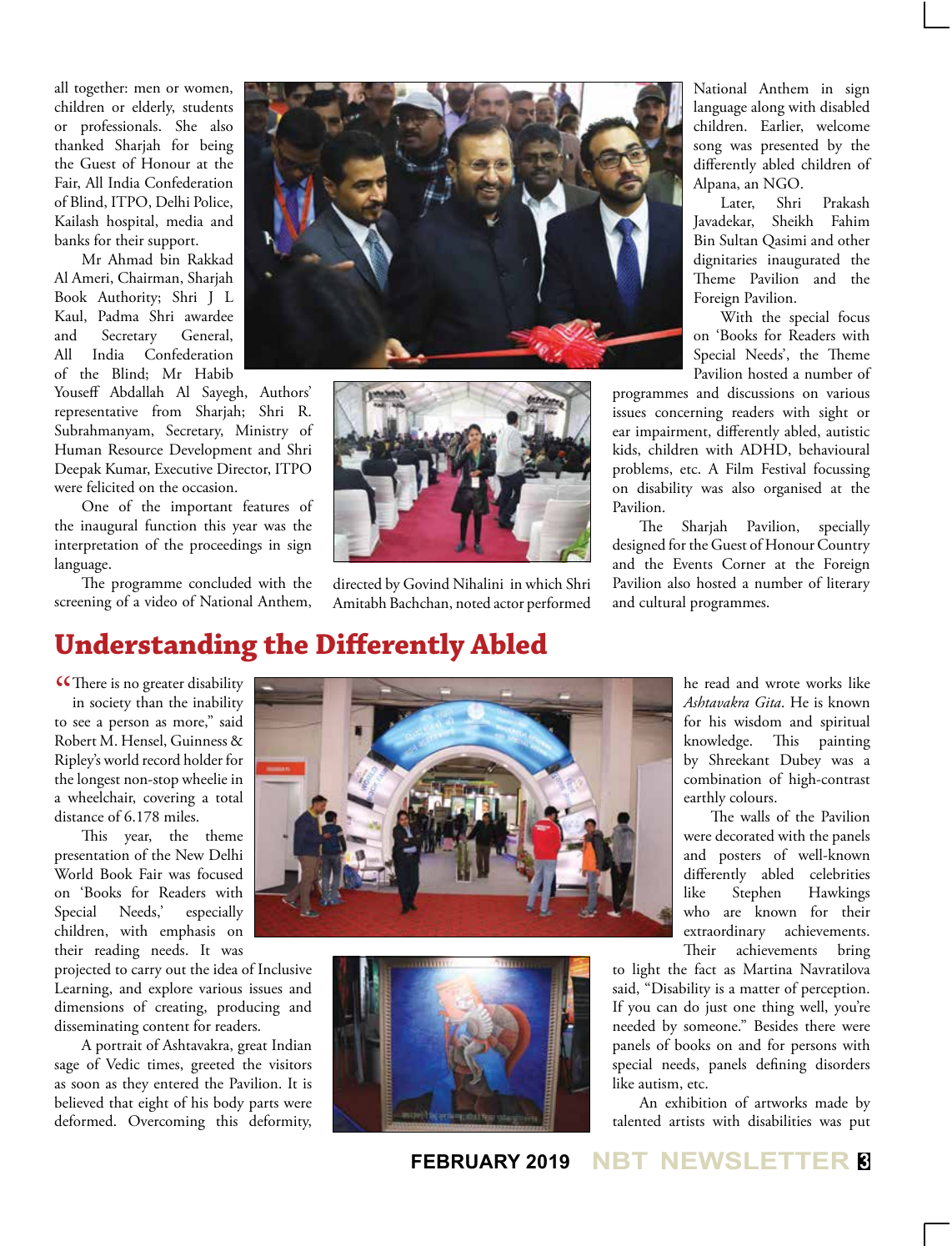



up by 'Family of Disabled,' at the Pavilion. The paintings in black and white or colour with pen, pencil or pastels were aesthetically pleasant. These paintings had been drawn by both veteran and young artists like R Venkatesh, Santanu Bhattacharya, Imamuddin, Sanjana Nagpal, Thakare Naik among others. Besides, there was an exhibition of paintings by visually-impaired children of Inside Me, an NGO working for the welfare of visually impaired children.

The colours in the paintings illustrated the fact that these children also love to draw and feel different colours of life.

The tools and instruments used by visually impaired persons like geometry kits, Braille slates, orbit reader, signature guide, typed arithmetic frame, Perkins Brailler were also part of the exhibition by All India Confederation of Blind. Besides, there was a display of inclusive education products by Inklude like books for small children and games. These products creatively integrate custommade transparent Braille and tactile shapes printed along with sighted text, shapes and images. These materials enable all readers, irrespective of the level of impairment, to comprehend the same piece of information







and engage in games with their sighted counterparts.

Over 500 books including Braille books, audio books, silent books, tactile books, integrated print-braille books, books for differently-abled, children with sight or ear impairment, autistic kids, children/readers with ADHD, behavioural/psychological problems/ anxieties were displayed at the Pavilion. A special catalogue of books based on the theme was also brought out in which details regarding the books of different publishers displayed at the Pavilion was provided.

National Book Trust, India in collaboration with All India Confederation of Blind (AICB) have jointly published a set of books in Braille for visually impaired readers. So far, over 250 books in Hindi,

English and other Indian languages have been published. Some of these books were also the part of the exhibition. A catalogue of these books has also been brought out by NBT.

One of the major highlights of the theme presentation was International Disability Film Festival. For the first time, an International Disability Film Festival was organized at the New Delhi World Book Fair, where over 50 documentaries from 27

countries were being screened daily during the Fair. Organised by UNESCO and We Care, the documentaries brought to light the many socio-economic challenges faced by the differently-abled people and their efforts to overcome their disability and be independent.

Lively conversations, discussions, seminars and other literary and cultural programmes were organised at the Pavilion. Some of the well-known speakers in these programmes included Prof. G N Karna, Rajinder Singh (paralympian and Arjuna awardee), Manpreet Kaur, Parvinder Singh, Swarna Raj, artists including Sonal Mansingh, Atul Satya Kaushik (theatre) and Bant Singh Jhabbar (singer) and among others.



#### **<sup>4</sup> NBT NEWSLETTER FEBRUARY 2019**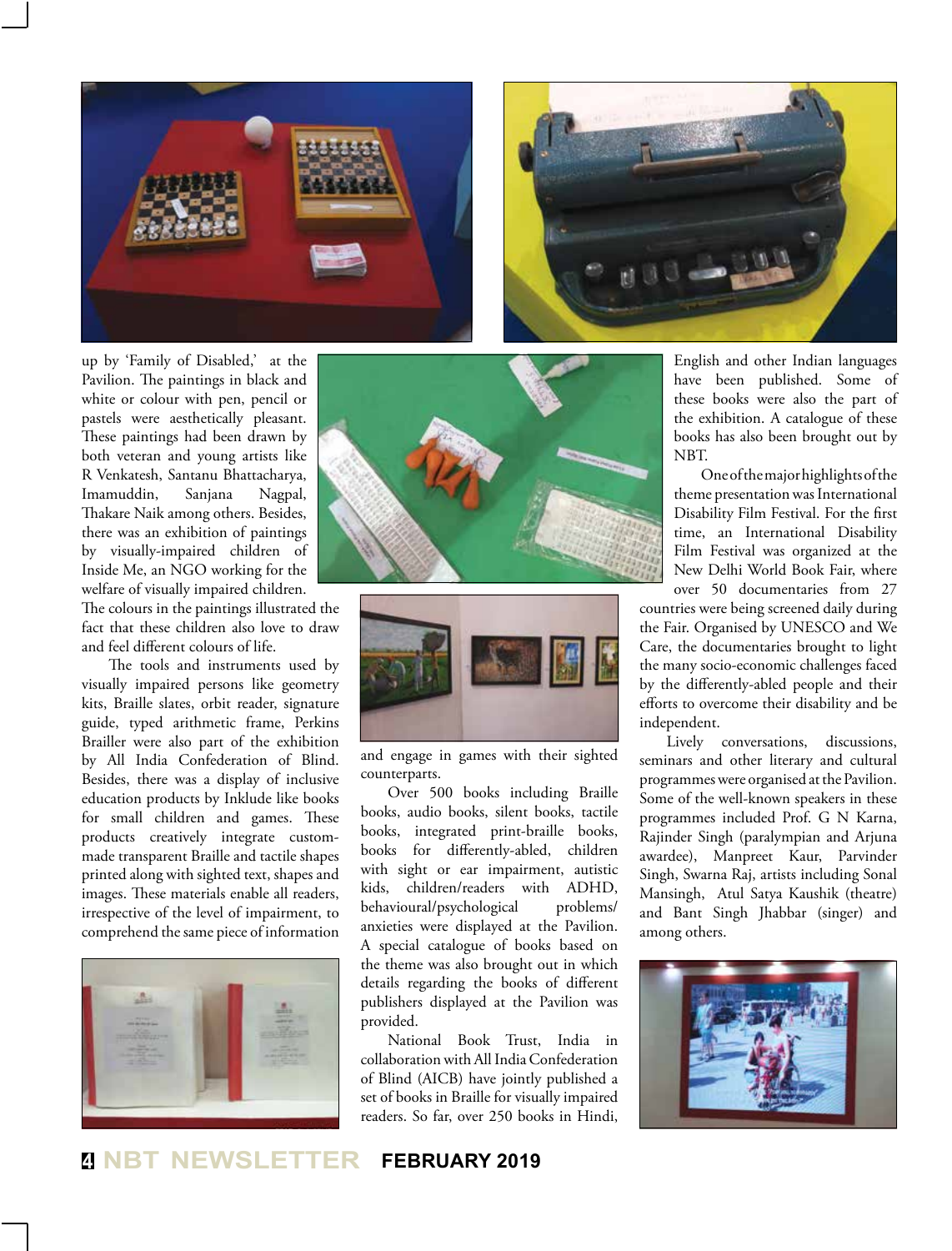## **Showcasing Sharjah**

Charjah was the Guest of Honour country at the Fair. The Sharjah Pavilion at Hall No 7E attracted a steady stream of visitors. The aesthetically designed pavilion introduced the visitors to the region's folk music, traditional musical instruments, calligraphy, art and artifacts, traditional costumes and of course books. Also, the pavilion was a one-stop solution for publishers looking for information on world's third largest book fair, Sharjah

Book Fair; for quality translators looking for generous funding to get their works published; and for students and researchers looking for information on Emirates' history, politics, culture and literature.

Calligraphy, or Khatt as is known in Arabic, is an artistic practice of handwriting. At the Sharjah Pavilion one could see the live demonstration of the art.

Arabic has had a long history of translating works from other languages into Arabic. Also, many Arabic works have been translated into Indian languages. As many as 57 books translated from Arabic into Hindi on a wide range of subjects were on display at the Pavilion.

Publishers seeking exponential growth in their business visited Sharjah Publishing City corner at the Pavilion. Setting up of offshore offices in a tax free environment with provisions of exemption from all commercial levies, repatriation of capital and profits, 100% business ownership and zero restrictions on economical wage structures for expatriate workers, make





it lucrative for publishers. Besides, those who were looking for access to the huge African, Asian, European and Middle Eastern markets, came to Sharjah Pavilion to understand what Sharjah Publishing City is all about.

For those who have an eye for modern and abstract art, Sharjah Pavilion

showcased some of the finest artists from Iraq, Turkey, Syria, Saudi Arabia, and Pakistan. The art works held the discerning visitors in thrall.

Books displayed at the Pavilion gave an insight into Emerati writings. Whether it is children books, short fictions, or academic books the flair and finesse of Emirates Publishing Industry was conspicuous everywhere. A scholar of repute, His Highness Sultan Bin Muhammad Al

Qasimi, the Ruler of Sharjah's works found a prominent place at the Pavilion. The four volumes of his widely acclaimed autobiography viz., *My Early Life, Taking the Reign 1971-1977*, *The Consolidation Years 1979-1987* and *Culture*, *Education and Change 1987-2004* were on display along with many of his other books on a variety of subjects. It is worth mentioning that Hindi versions of the His Highness's Autobiography were also on display.

Named as World Book Capital for the year 2019 by UNESCO, Sharjah has been on the news for the Knowledge without Borders (KwB), a unique concept dedicated to fostering a love of reading among the community by establishing a library in each Emirati household. Each household was provided a selection of 50 valuable books in Arabic. The initiative has benefited more than 42,000 Emirati families. The Guest of Honour presentation by Sharjah at the Fair was an important milestone in strengthening the ties between India and the Emirates.



#### **FEBRUARY 2019 NBT NEWSLETTER <sup>5</sup>**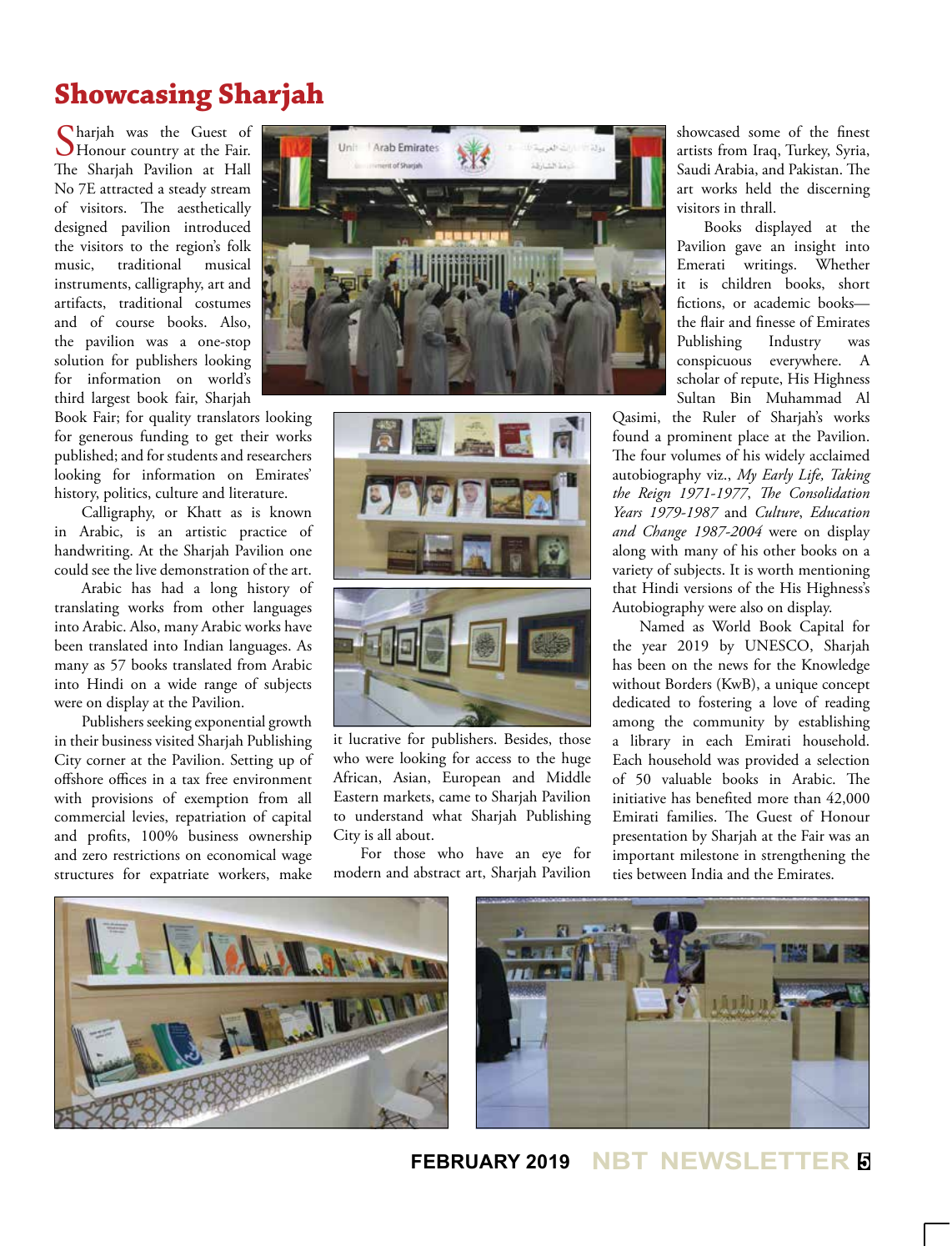# **Literary Representations of the Disabled**

The very idea of 'disability' is a I state of mind. Often a social construct, it is also problematic, in the sense of being seen as a deficit or as difference. For long historically, the perception of physical impairment as a sign of 'badness' was prevalent. The disabled have been subjected to alienation and isolation. Writings have often reported ignorance and absurdity, like those with disabilities were the result of sins of their parents or for their businesses with devils.

In our epics the portrayal of

Dhritarashtra, the blind king and father of Kauravas as also Shakuni with a bodily deformation in *Mahabharata*, or that of Manthara in *Ramayana* have shades of evil in them. Disabled gods and mythological characters are often eschewed and justified in the name of sins they committed in their previous births.

Over the years many of such perceptions gave way to a certain understanding and kinder responses. Literature has played a major role in this altered perceptions toward disability. It may be difficult to enter into the skin of the disabled, but a better understanding of their lives can be brought about not by generating sympathy but only through empathy.



Cutting across genres, novels, nonfiction, drama as well as disability studies, one can see an altered sense of perception, in the portrayal of the disabled with a strong empathy. Brit or Brittle Bones in *Trying to Grow* by Firdaus Kanga; the autistic Baba in *Clear Light of Day* by Anita Desai; Parkinson affected Nariman in *Family Matters* by Rohinton Mistry; the deaf and mute John Singer in Carson McCuller's *The Heart is a Lonely Hunter*; Chief Bronden in Ken Kesey's *One Flew Over the Cuckoo's Net*; in *Blindness*, Jose Saramago, uses the disability as a metaphor to tell the story of human ideals, tragedy and triumph; Lucie, the partially deaf and mute mother and Etienne the deaf and partially mute uncle of the protagonist in the autobiographical account of Albert Camus' *The First Man*; bringing readers into an autistic mind in the memoir of 26 years old Naoki Higashida; Christopher Boone, a boy with autism who sets out to solve the murder of a neighbour's dog in Mark Haddon's *The Curious Case of the Dog in the Night*.

In children's literature, though historically infrequent, the portrayal of disability or disabled children are

far and few in between. But those portrayed made sense of disability as a consequence of a wrongdoing.

Today in India, children's book publishers, have taken a lead to feature the disabled portraying them with empathy and sensitivity. *Catch the Cat* by Tharini Vishwanath; *A Helping Hand* by Payal Dhar; *Flute in the Forest* by Leela Gaur Broome; *Manya Learns to Roar* by Shruti Rao; *Abba's Day* by Sunaina Ali; *Unbroken* by Nandhita Nambi; *Why are you Afraid to Hold My Hand?* by Sheila Dhir are some of the books.

Besides, disability courses and academic works like Alice Hall's *Literature and Disability* which introduces the readers to the field of disability have enriched our understanding on the subject.

#### **Microsoft Accessibility Experience Booth**

ver the last few years, there has been significant advances in technology. Several software, features and tools and techniques have been developed to help persons with special needs to read and write as well. To enlighten visitors on the recent developments, there was the 'Microsoft Accessibility Experience Booth' at the Theme Pavilion.

"Considering the relevance of this year's Theme, Microsoft has put up a Booth at the Theme Pavilion," said Shri Balendu Sharma, Director, Localization and Accessibility, Microsoft. He added that we wish to connect with readers, authors and publishers at the Fair and inform them that such tools are part of the operating system and are easily available.



The booth, divided into four sections, focussed on different kinds of disabilities viz. visual disability, hearing impairment, physical disability and cognitive disability.

One of the most interesting features at the booth was 'Eye Control'. This feature

helps persons with mobility disorder to control the computer with their eyes and they can even type the words with the movement of their eyes only.

For persons with visual disability, there was a ' SeeingAl' application and 'Edge,' a web browser, through which they can hear printed books as well as ebooks. Similarly, visually-impaired people can use dictation feature of Microsoft office or virtual assistant to type words. For people who cannot hear, the Presentation Translator types the words spoken by the presenters on the screen, which they can read easily.

The visitors were very excited to learn about these tools and had a hands-on experience.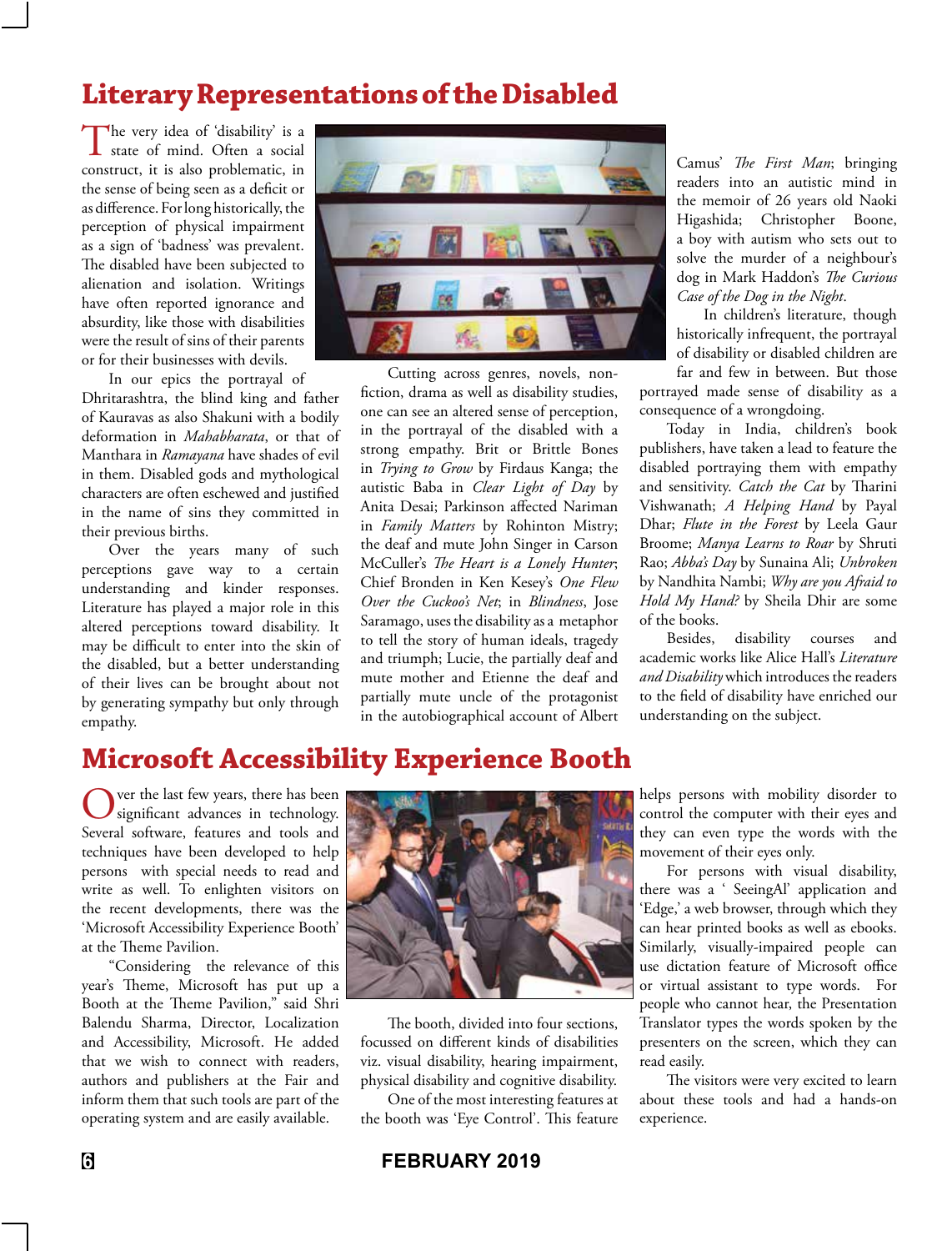# **CEOSpeak**

The signature event<br>organised on the  $\perp$  organised sidelines of New Delhi World Book Fair, CEOSpeak over Chairman's Breakfast, in its seventh edition, by National Book Trust, India in association with FICCI, hosted the first-ever an India-Emirati Publishing Forum at the Hotel Ashoka on 6 January 2019 in conjunction with the Guest of Honour

Presentation of Sharjah at the Fair. H.E. Sheikh Fahim bin Sultan Al Qasimi, Executive Chairman of the Department of Government Relations, Sharjah was present on the occasion as a Distinguished Guest.

Welcoming a 125+ strong congregation of CEOs, MDs, Senior Publishing Professionals of India, Emirates, and also from China, France, Poland, Sri Lanka etc, Prof. Baldeo Bhai Sharma, Chairman, NBT, said that India's relations with the UAE were age-old and through the World Book Fair, NBT was striving to strengthen these bonds. NBT, he said, inculcates good reading habits and it is working closely with publishers and authors to strengthen reading culture in the country.

In his key-note address, Mr. Ahmed Al Ameri, Chairman, Sharjah Book Authority, invited Indian publishers to take advantage of the low logistical costs offered by Sharjah publishing city. Stating that Sharjah was the first free zone in the



world for publishing and is a gateway to reach out to third countries, he added. He said that while shipping of goods from India to the Arab world took 60 days, the time taken from Sharjah was a mere two weeks.

Mr. Ali Al Shaali, Vice President, Emirates Publishers Association & CEO Alhudhud Publishing House, said that the Indian publishing industry could benefit from strengthened cooperation with the UAE and Arab World. The potential areas of opportunity are: Foreign rights and licensing support programs to facilitate the buying and selling of translation and distribution rights between UAE and Indian publishers at book fairs in India; Grants and awards programs specifically focused on translation of titles from Indian languages into Arabic and vice versa; Business matching support for Emirati and Arab publishers interested in market opportunities to engage with Indian publishers as well as establish more permanent market presences.

Mr. Dilip Chenoy, Secretary General, FICCI, said that India was the secondlargest English language print book publisher in the world. The Indian book market is \$4.6 billion, growing at the rate of 20%. The UAE accounts for 37% of India's total books exports to the Arab World. India's books & printed products exports to the Arab World grew 13%

annually (CAGR) from 2000 to 2015.

In his presentation, Mr. Vikrant Mathur, Director India & Asia Pacific Nielsen Book, said that the vernacular trade books accounted for 44% of the market and English trade books 56%. He said that within English trade books, the highest contribution was that of Adult Non-Fiction at 45%, followed by Adult Fiction (30%) and Children (25%). Hindi contributes maximum (35%) followed by Malayalam (9%) and Bengali (8%).

A panel discussion on 'India-Emirati Co-operation in Publishing' was also held. Moderated by Shri Ratnesh Jha, MD, Cambridge University Press, the participants included Ms. Sayoni Basu, Ms. Atiya Zaidi, and Mr. Ravi Dee Cee from India; and Mr. Ali Al Shaali, and Mr. Tamer Al Sayed, MD, Kalimat Publishing from the Emirates.

On behalf of NBT, Shri Kumar Vikram, Editor & Project In-charge made the closing remarks. The programme was anchored by Shri Sumit Gupta, FICCI.

Ficci



**NBT NEWSLETTER FEBRUARY 2019 NBT NEWSLETTER <sup>7</sup>**